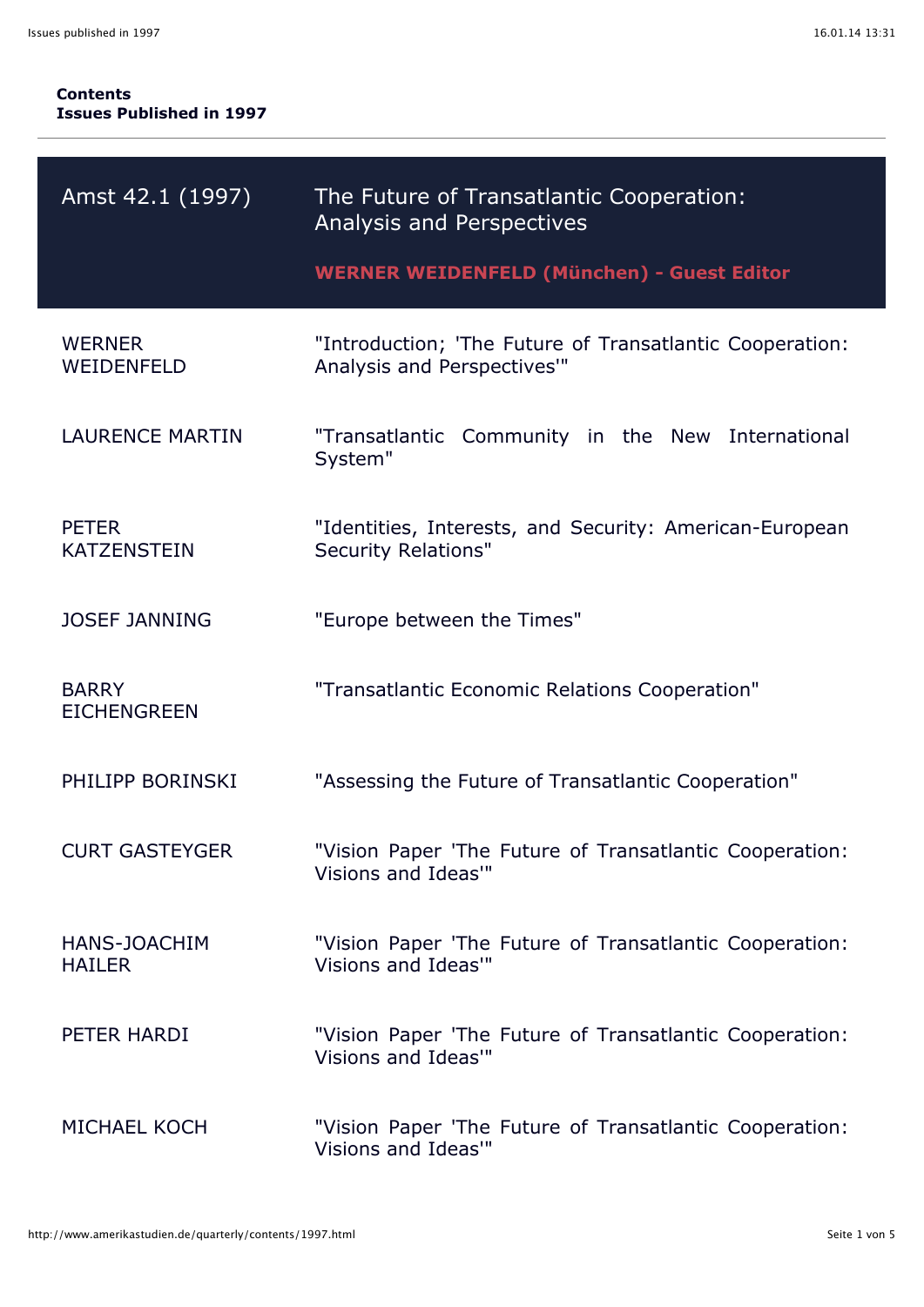| Issues published in 1997                         | 16.01.14 13:31                                                                                                    |
|--------------------------------------------------|-------------------------------------------------------------------------------------------------------------------|
| <b>HANSPETER</b><br><b>NEUHOLD</b>               | "Vision Paper 'The Future of Transatlantic Cooperation:<br>Visions and Ideas"                                     |
| Amst 42.2 (1997)                                 | The South                                                                                                         |
| <b>CHARLES</b><br><b>REAGAN</b><br><b>WILSON</b> | "American Regionalism in a Postmodern World"                                                                      |
| <b>BARBARA C. EWELL</b>                          | "Changing Places: Women, the Old South; or, What<br>Happens When Local Color Becomes Regionalism "                |
| <b>HANS-JÜRGEN</b><br><b>GRABBE</b>              | "Before the Great Tidal Waves: Patterns of Transatlantic<br>Migration at the Beginning of the Nineteenth Century" |
| <b>DAVID GOLDFIELDT</b>                          | "The Urban Crusade: Race, Culture and Power in the<br>American South since 1945"                                  |
| <b>DIANE ROBERTS</b>                             | "The American South and the Rise of the New Right<br>Wing "                                                       |
| <b>LOTHAR</b><br><b>HÖNNIGHAUSEN</b>             | "Faulkner's Southern Masks "                                                                                      |
| <b>GERHARD</b><br><b>HOFFMANN</b>                | "Strangeness, Gaps, and the Mystery of Life: Cormac<br>McCarthy's Southern Novels "                               |
| INKA MÜLDER-BACH                                 | "The point where the death comes in": Perspektivik und<br>Blendung in James' Ambassadors"                         |
|                                                  |                                                                                                                   |

Amst 42.3 (1997) Transatlantic Migration

**HANS-JÜRGEN GRABBE (Halle) - Guest Editor**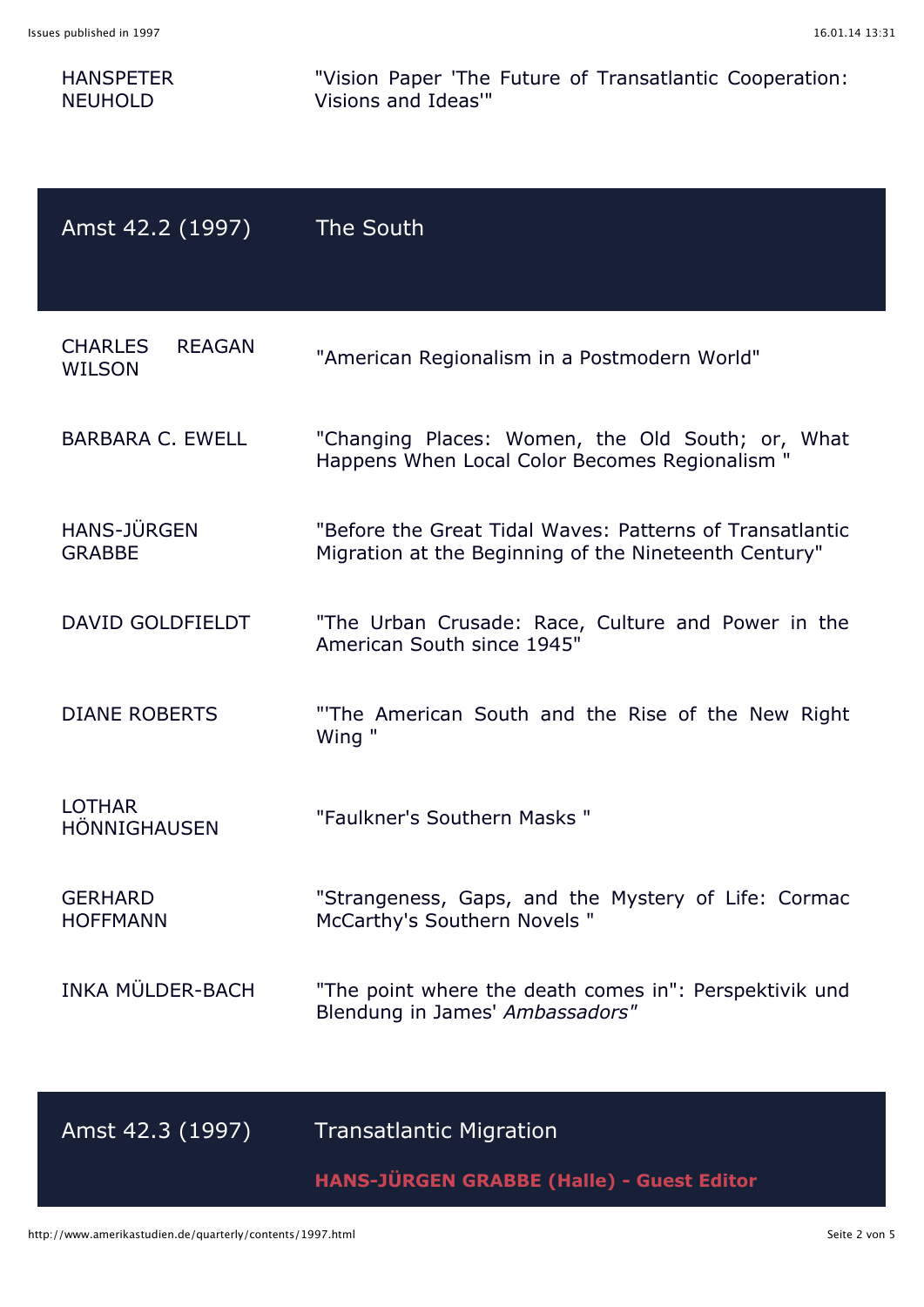| <b>HANS-JÜRGEN</b><br><b>GRABBE</b>                      | "Introduction"                                                                                                    |
|----------------------------------------------------------|-------------------------------------------------------------------------------------------------------------------|
| <b>ROGER DANIELS</b>                                     | "Going to America: Observations on the Historiography<br>of Immigration"                                          |
| <b>HANS-JÜRGEN</b><br><b>GRABBE</b><br><b>JOHN RUSSO</b> | "Before the Great Tidal Waves: Patterns of Transatlantic<br>Migration at the Beginning of the Nineteenth Century" |
| <b>WALTER NUGENT</b>                                     | "Four New-World Migration Targets: Some Comparisons"                                                              |
| A. G. ROEBER                                             | Riches':<br>Catholic<br>"'Troublesome<br>Protestant<br>and<br>Stewardship of a Capitalist World, 1698-1815"       |
| R.<br><b>PIETER</b><br>D.<br><b>STOVIS</b>               | "Dutch Transnational Migration 1880-1920"                                                                         |
| S.<br><b>MARIANNE</b><br><b>WOKECK</b>                   | "Capitalizing on Hope: Transporting Emigrants across<br>the Atlantic before the American Revolution"              |
| <b>WOLFGANG</b><br><b>HELBICH</b>                        | "Immigrant Adaption at the Individual<br>Level: The<br>Evidence of 19th-Century German-American Letters"          |

## HEIDE ZIEGLER

| Amst 42.4 (1997)                    | William Faulkner: German Responses 1997<br>Lothar Hönnighausen - Guest Editor |
|-------------------------------------|-------------------------------------------------------------------------------|
| <b>LOTHAR</b><br><b>HÖNIGHAUSEN</b> | "Introduction"                                                                |
| <b>HEINZ ICKSTADT</b>               | Discourse of Race and the 'Passing' Text:<br>"The                             |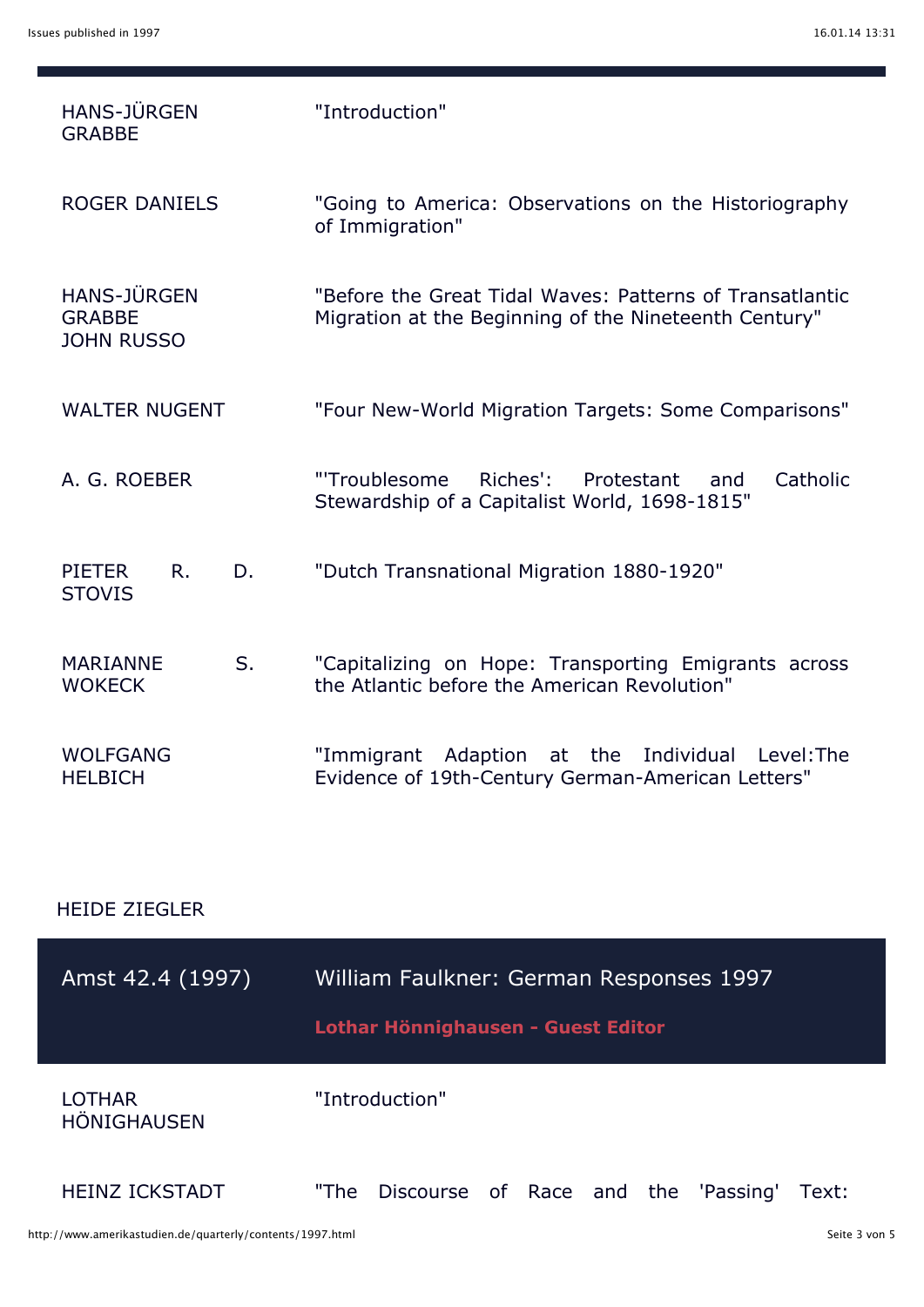## Faulkner's *Light in August*"

ALBERT-REINER GLAAP "Revisiting Faulkner in Literature Classes: The Author's Narrative Prose in Secondary Schools"

CLAUS DAUFENBACH "A Portrait of the Modernist as a Young Aesthete: Faulkner's *Mosquitoes*"

- LOTHAR HÖNNIGHAUSEN "The Impact of the Arts on Faulkner's Writing"
- ULRIKE NÜßLER "Reconsidering the Function of Mrs. Compson in Faulkner's *The Sound and the Fury*"
- DIETER MEINDL " 'Rose of Lebanon' and the Faulkner Canon"
- AXEL KNÖNAGEL "Modernity and Mechanization: Faulkner's *Pylon* and the Novels of John Dos Passos"
- **CHRISTOPH** IRMSCHER
- "Facing *Absalom, Absalom!*"
- ULFRIED REICHARDT "Perceiving and Representing Slavery and "Race" Through Time: William Faulkner's *Absalom, Absalom!*"
- ROLAND VÉGSÖ " 'Let me play a while now': The Hermeneutics of Heritage and William Faulkner's *Absalom, Absalom!*"

"The Fragile Pandora's Box of Scrawled Paper: A Different Reading of *Absalom, Absalom!*"

PETER NICOLAISEN "Public Life and Private Experience in Faulkner's *The Hamlet*"